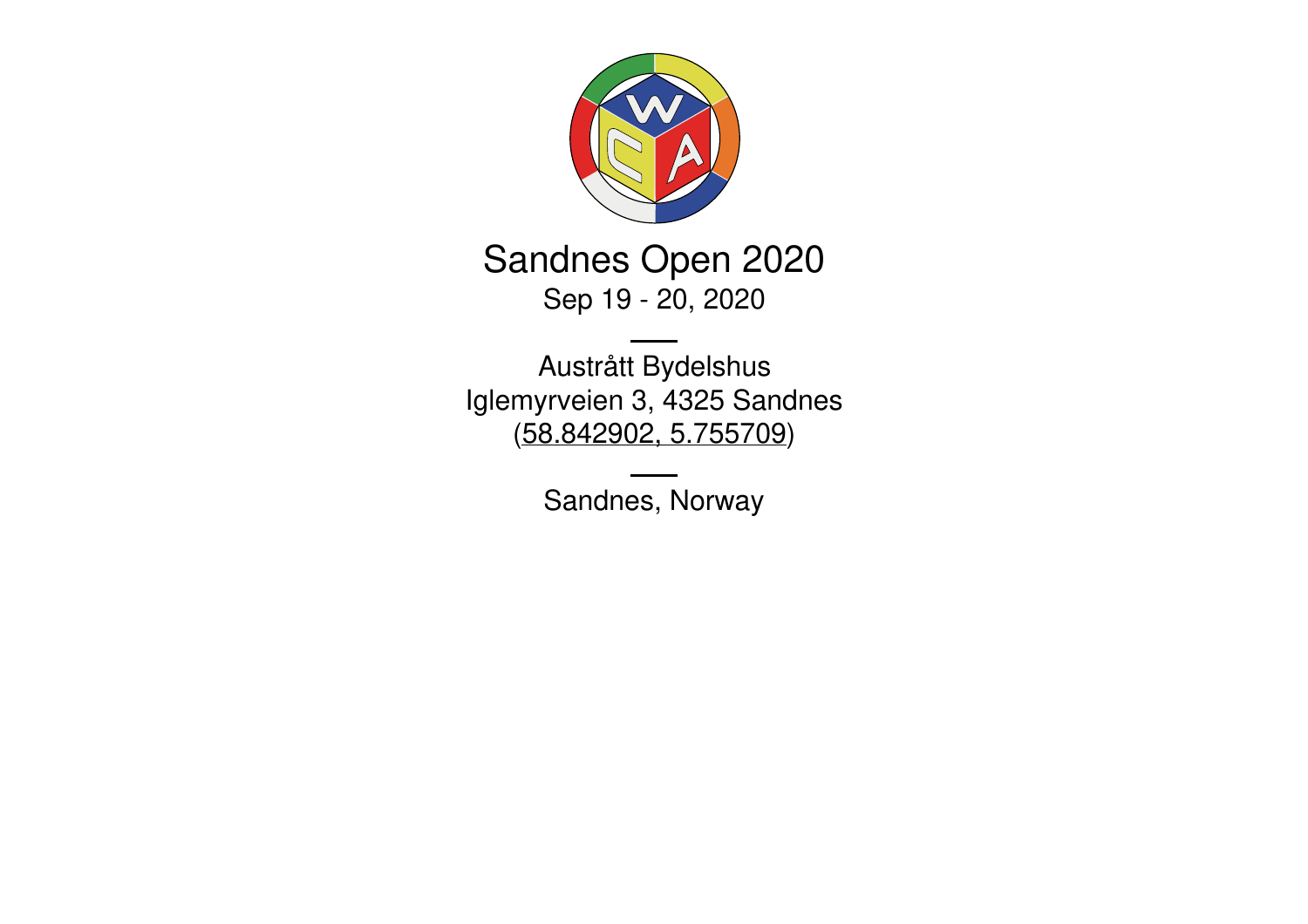## **Events**

| <b>Event</b>                 | Round        | Format                       | <b>Time limit</b>   | <b>Proceed</b> |
|------------------------------|--------------|------------------------------|---------------------|----------------|
| 88                           | First round  | Ao <sub>5</sub>              | 10:00.00            | Top 75%        |
|                              | Second round | Ao <sub>5</sub>              | 10:00.00            | Top 12         |
|                              | Final        | Ao <sub>5</sub>              | 10:00.00            |                |
|                              | First round  | Ao <sub>5</sub>              | 1:00.00             | Top 75%        |
| <b>The Co</b><br><b>TIME</b> | Second round | Ao <sub>5</sub>              | 10:00.00            | Top 10         |
|                              | Final        | Ao <sub>5</sub>              | 10:00.00            |                |
|                              | First round  | Bo2 / Ao5<br>Cutoff: 2:00.00 | 4:00.00             | Top 75%        |
| ₩                            | Second round | Ao <sub>5</sub>              | 10:00.00            | Top 10         |
|                              | Final        | Ao <sub>5</sub>              | 10:00.00            |                |
| nin<br>1111<br>11111         | Final        | Mo3                          | 14:00.00 cumulative |                |
| W                            | Final        | Mo3                          | 18:00.00 cumulative |                |
| <u>:</u>                     | Final        | Bo1                          | 1 hour              |                |
| Ë,                           | First round  | Bo2 / Ao5<br>Cutoff: 1:00.00 | 2:30.00             | Top 10         |
|                              | Final        | Ao <sub>5</sub>              | 10:00.00            |                |
| 樂                            | Final        | Bo2 / Ao5<br>Cutoff: 2:30.00 | 5:00.00             |                |
|                              | First round  | Ao <sub>5</sub>              | 1:00.00             | Top 75%        |
| $\frac{1}{\sqrt{2}}$         | Second round | Ao <sub>5</sub>              | 10:00.00            | Top 10         |
|                              | Final        | Ao <sub>5</sub>              | 10:00.00            |                |
|                              | First round  | Ao <sub>5</sub>              | 1:00.00             | Top 75%        |
|                              | Second round | Ao <sub>5</sub>              | 10:00.00            | Top 75%        |
|                              | Final        | Ao <sub>5</sub>              | 10:00.00            |                |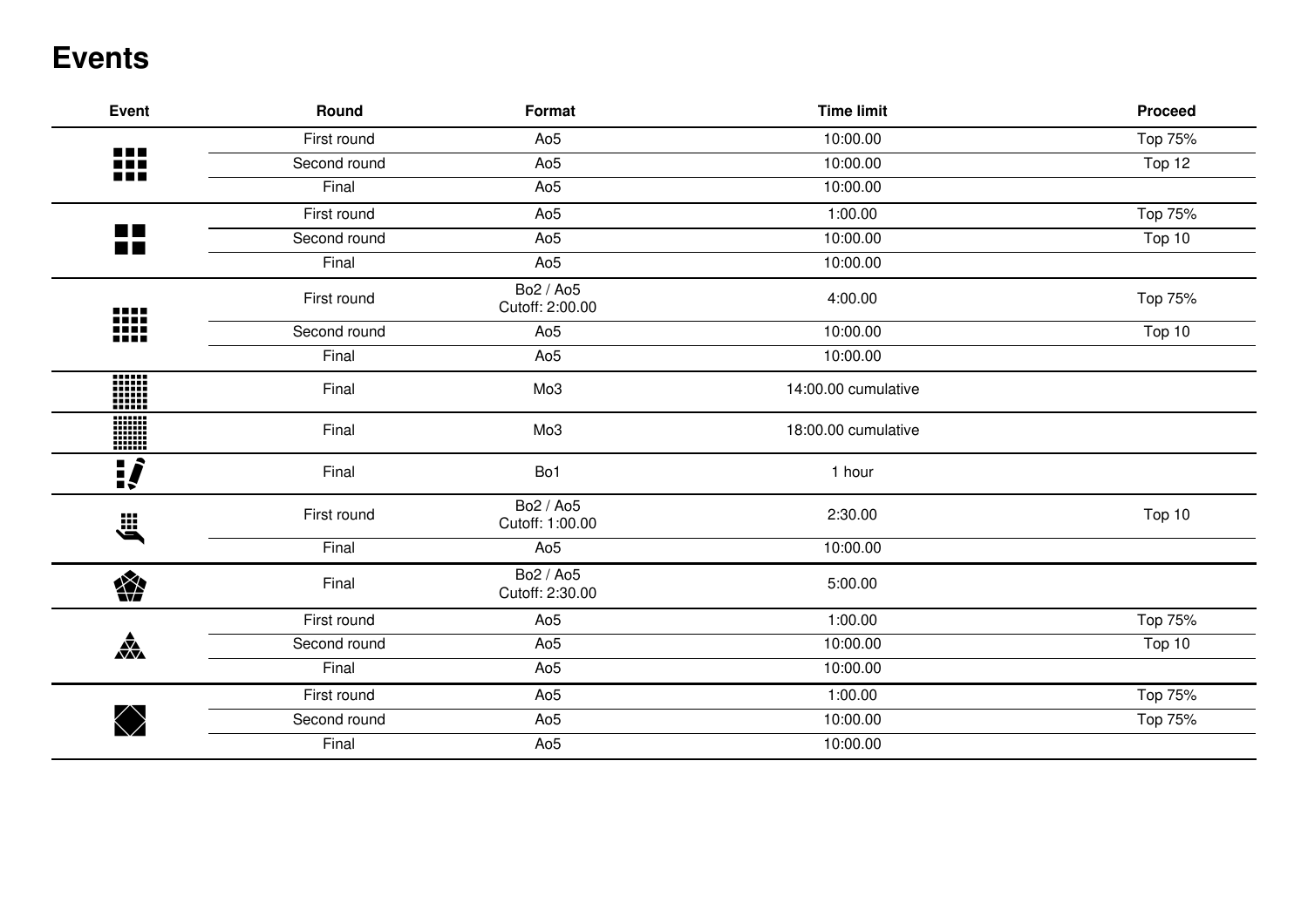# **Schedule for Saturday (September 19, 2020)**

| <b>Start</b> | <b>End</b> | <b>Activity</b>                                             | Format                       | <b>Time limit</b> | <b>Proceed</b> |
|--------------|------------|-------------------------------------------------------------|------------------------------|-------------------|----------------|
| 10:00 AM     | 10:20 AM   | <b>Tutorial for new competitors</b>                         |                              |                   |                |
| 10:20 AM     | 11:10 AM   | <b>Contract</b><br>2x2x2 Cube First round<br>$\blacksquare$ | Ao <sub>5</sub>              | 1:00.00           | Top 75%        |
| 11:10 AM     | 12:00 PM   | <b>BBB</b><br>3x3x3 Cube First round<br>Œ                   | Ao <sub>5</sub>              | 10:00.00          | Top 75%        |
| 12:00 PM     | 01:00 PM   | W<br>4x4x4 Cube First round                                 | Bo2 / Ao5<br>Cutoff: 2:00.00 | 4:00.00           | Top 75%        |
| 01:00 PM     | 02:00 PM   | 樂<br><b>Megaminx Final</b>                                  | Bo2 / Ao5<br>Cutoff: 2:30.00 | 5:00.00           |                |
| 02:00 PM     | 02:45 PM   | Lunch                                                       |                              |                   |                |
| 02:45 PM     | 03:25 PM   | <b>E</b><br>3x3x3 One-Handed First round                    | Bo2 / Ao5<br>Cutoff: 1:00.00 | 2:30.00           | Top 10         |
| 03:25 PM     | 04:05 PM   | $\frac{1}{\sqrt{2}}$<br><b>Pyraminx First round</b>         | Ao <sub>5</sub>              | 1:00.00           | Top 75%        |
| 04:05 PM     | 04:45 PM   | $\bigcirc$<br><b>Skewb First round</b>                      | Ao <sub>5</sub>              | 1:00.00           | Top 75%        |
| 04:45 PM     | 05:25 PM   | 22<br>2x2x2 Cube Second round                               | Ao <sub>5</sub>              | 10:00.00          | Top 10         |
| 05:25 PM     | 06:05 PM   | 88<br>3x3x3 Cube Second round<br>na                         | Ao <sub>5</sub>              | 10:00.00          | Top 12         |
| 06:05 PM     | 06:45 PM   | W<br>4x4x4 Cube Second round                                | Ao <sub>5</sub>              | 10:00.00          | Top 10         |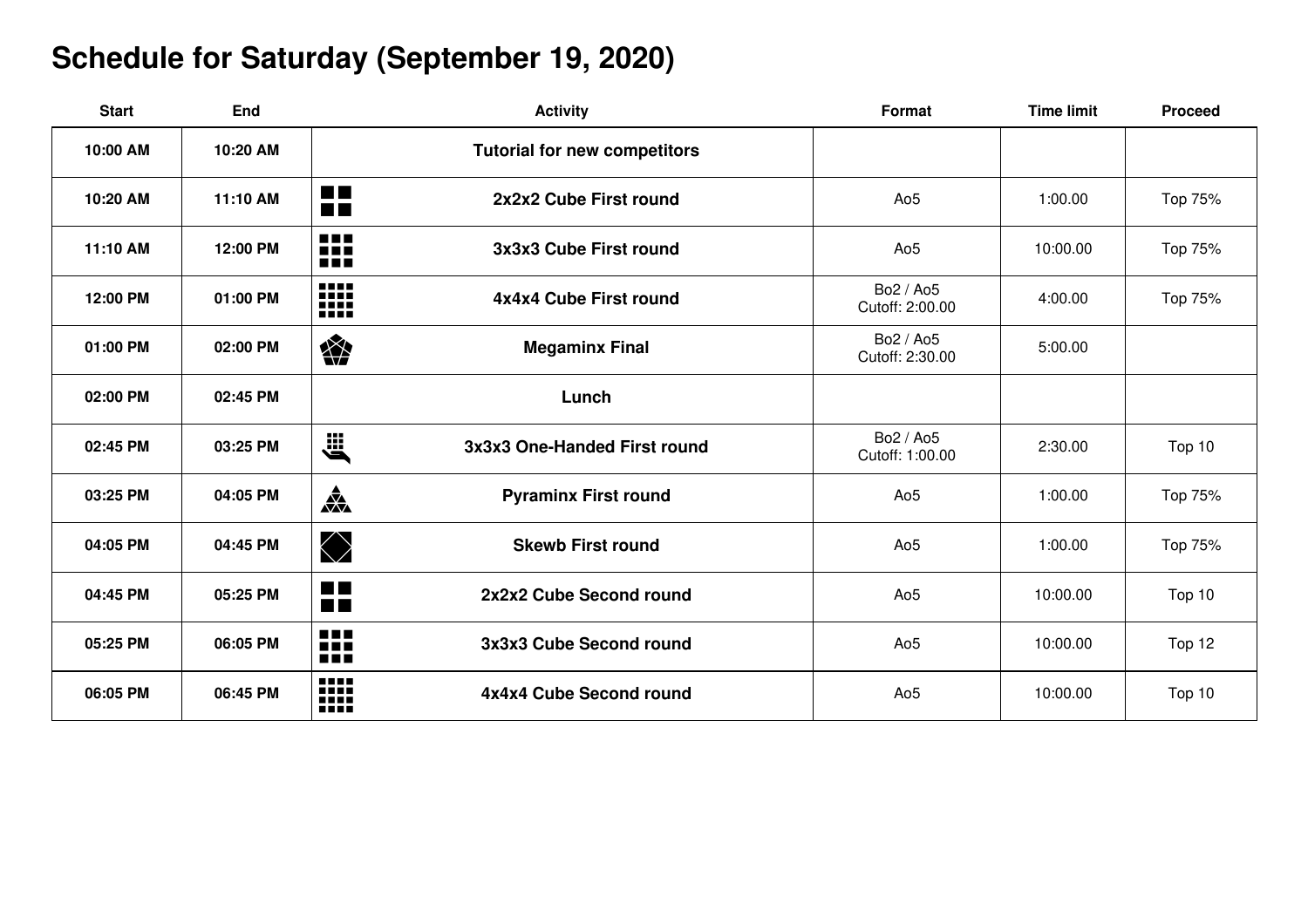# **Schedule for Sunday (September 20, 2020)**

| <b>Start</b> | End      | <b>Activity</b>                                      | Format          | <b>Time limit</b>   | <b>Proceed</b> |
|--------------|----------|------------------------------------------------------|-----------------|---------------------|----------------|
| 09:00 AM     | 10:00 AM | $\mathbf{P}$<br>3x3x3 Fewest Moves Final (Attempt 1) | Bo1             | 1 hour              |                |
| 10:00 AM     | 10:35 AM | $\bigotimes$<br><b>Skewb Second round</b>            | Ao <sub>5</sub> | 10:00.00            | Top 75%        |
| 10:35 AM     | 11:10 AM | 森<br><b>Pyraminx Second round</b>                    | Ao <sub>5</sub> | 10:00.00            | Top 10         |
| 11:10 AM     | 12:10 PM | W<br>6x6x6 Cube Final                                | Mo3             | 14:00.00 cumulative |                |
| 12:10 PM     | 01:10 PM | W<br><b>7x7x7 Cube Final</b>                         | Mo <sub>3</sub> | 18:00.00 cumulative |                |
| 01:10 PM     | 02:00 PM | Lunch                                                |                 |                     |                |
| 02:00 PM     | 02:20 PM | $\bigotimes$<br><b>Skewb Final</b>                   | Ao <sub>5</sub> | 10:00.00            |                |
| 02:20 PM     | 02:40 PM | $\frac{1}{\sqrt{2}}$<br><b>Pyraminx Final</b>        | Ao <sub>5</sub> | 10:00.00            |                |
| 02:40 PM     | 03:00 PM | jii<br>Ö<br>3x3x3 One-Handed Final                   | Ao <sub>5</sub> | 10:00.00            |                |
| 03:00 PM     | 03:20 PM | $\blacksquare$<br>2x2x2 Cube Final<br>ñÑ             | Ao <sub>5</sub> | 10:00.00            |                |
| 03:20 PM     | 03:50 PM | 88<br>4x4x4 Cube Final                               | Ao <sub>5</sub> | 10:00.00            |                |
| 03:50 PM     | 04:00 PM | <b>Short Break</b>                                   |                 |                     |                |
| 04:00 PM     | 05:00 PM | ₩<br>3x3x3 Cube Final                                | Ao <sub>5</sub> | 10:00.00            |                |